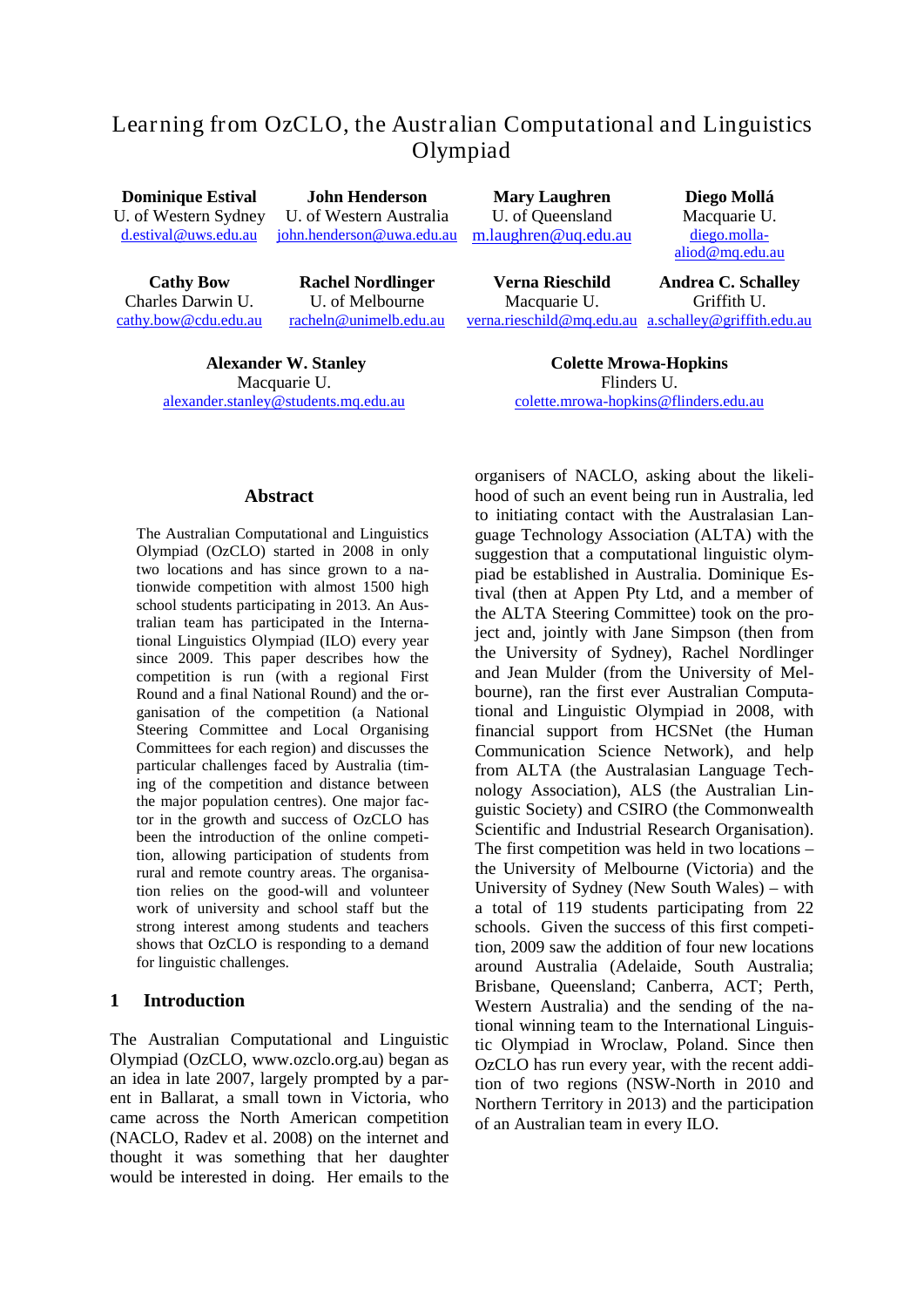#### **2 Philosophy, Aims and Principles**

The immediate aim of OzCLO (Simpson and Henderson, 2010) is to introduce high school students to language puzzles from which they can learn about the richness, diversity and systematic nature of language, and develop their reasoning skills. The general value of this type of knowledge and skills in high school education has not been specifically articulated to potential participants or their teachers, schools or parents, as it has in the UK (UKLO, 2011; Hudson and Sheldon, 2013). However, informal feedback and the participation rate both indicate a widespread perception in the school sector that this type of activity has educational value, albeit with different focuses in different schools. For many of the schools that participate, OzCLO provides a means to meet their institutional responsibility to provide extra-curricular activities that are intellectually stimulating and broadening for academically high-achieving students (under rubrics such as 'gifted and talented'). Some schools offer OzCLO to a wider range of students.

The broader aim of OzCLO is to promote awareness of, and interest in linguistics and computational linguistics in high schools and in the wider community, and more specifically to increase enrolments in these disciplines at university level. A further goal is that this will ultimately attract people to careers in these areas. Linguistics has traditionally had little recognition at high school level in Australia, even within language education, although more recently there is linguistics content at upper high school level in the English Language course in Victoria and in the new national English curriculum. OzCLO has been running in most regions long enough to see participants reaching university, and although there has been no proper research on the impact of OzCLO on enrolments, there is anecdotal evidence that some former participants have chosen to study at least some linguistics.

Consistent with the key aim of promoting interest, OzCLO operates on the principles that participation should be fun and should offer achievable if challenging tasks to a wide range of students across science and humanities interests, especially in the First Round. Schools are provided with a training package of problems which starts with a simple morphological analysis that is suitable to do as a whole-class exercise even if they do not proceed to the competition itself. In both rounds participation takes place in schoolbased teams, rather than individual competition.

This is partly to encourage students to learn to communicate their analytical ideas, to collaborate effectively, and to provide mutual support and social interaction. It also offers some organisational advantages in terms of registration and marking. Because team members may have different levels of ability, the competition process does not necessarily identify the highest achieving individuals, but this risk is out-weighed by the benefits of teams. The organisation of the First Round as separate competitions in each region provides each team with a smaller pool to compete in initially and a distinct level of local achievement. However, since there are considerable differences in the number of teams in each region, and the top teams from each region are invited into the National Round, the national competition does not necessarily consist of the highest achieving teams nationally and there is currently discussion of methods to minimise this effect. Finally, the results are structured to recognise participation as well as high achievement: in addition to recognising the top teams, all teams receive certificates in the categories Gold (top ≈25%), Silver (next ≈25%) and Bronze (remainder).

## **3 Organising the Annual Competition**

#### **3.1 University level**

All Australian states and territories (with the exception of Tasmania) now participate in OzCLO and there is typically one Local Organising Committee (LOC) for each geographical region. There are currently eight LOCs (soon to be nine with the addition of a third New South Wales region). Each LOC has the responsibility for student and school liaison, university space booking, recruiting volunteer academic and student helpers, running the competitions, publicising the event locally, and finding cash or in-kind sponsorship (e.g. for rooms, venues, printing and prizes).

The National Steering Committee (NSC) comprises the Chair of each LOC, the Problems Coordinator, the Treasurer, the OZCLO Webmaster and the Online Competition Coordinator. The NSC's role is to coordinate between LOCs, make and implement OzCLO decisions, and coordinate national sponsorships and publicity. A training package is developed by the NSC and provided online each year, on the OzCLO website and within the online competition site. The NSC Chair has the responsibility of ensuring the coordination and execution of tasks for OzCLO,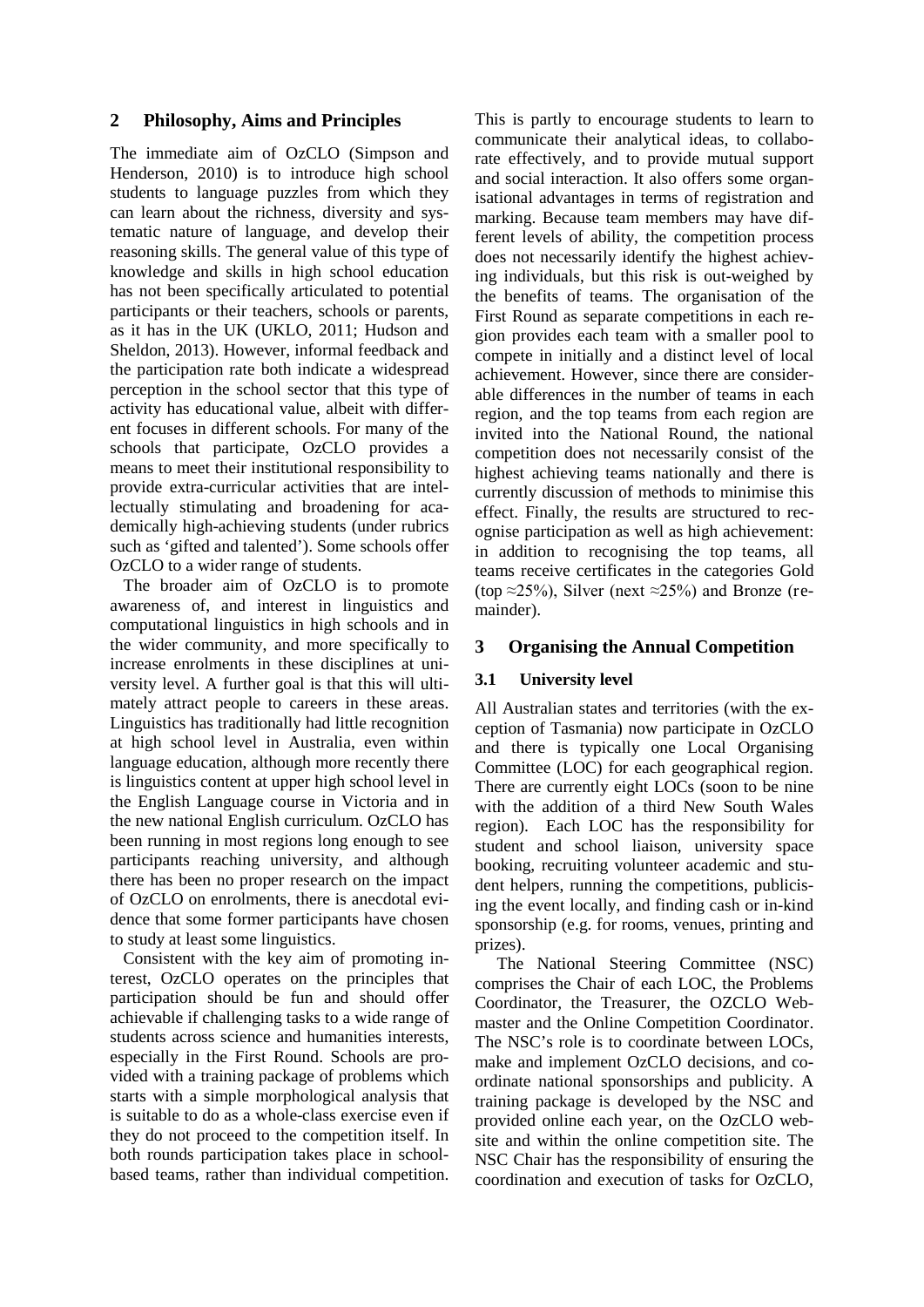both nationally and internationally. The NSC Chair and the Problems Coordinator liaise with ELCLO (English Linguistics and Computational Linguistics Olympiads) with regard to developing annual problem sets, and with the International Linguistics Olympiad (ILO/IOL) with regard to the international competition. NSC members may have dual responsibilities.

Because of the distances between regional centres, the NSC meetings are all conducted via teleconferences, and committee members share documents and records using Airset, a cloudbased collaboration site.

#### **3.2 School level**

OzCLO operates on a democratic basis, with the devolution of decision making passing from NSC to LOC to school teacher to students. Teacher and student feedback often contributes to NSC discussions. Information is disseminated to school teachers through the website as well as through emails from the region's LOC. This information is also shared via Facebook and Twitter accounts. Training sessions are provided online, at universities and, in some cases, within schools. Teachers register teams of 4 members at the Junior (Years 9 and 10) or Senior level (Years 11-12) online. There is no limit to registrations for the online competition, but registrations for the offline competition (in which students typically attend the organising University campus) may be constrained by University venue availability issues. Some schools have Linguistics Clubs, and OzCLO is a strong focus for their activities. In some regions, schools with over 80 participating students request in-house training and invigilation for an offline First Round.

## **3.3 The public face of OzCLO**

OzCLO has a website [\(www.ozclo.org.au\)](http://www.ozclo.org.au/) and a social media presence with Twitter and Facebook accounts for communications and promotion. Most LOCs have been successful in gaining publicity for OzCLO through their University media departments. Many schools publish pictures and items about OzCLO achievements in their school newsletters. Some individual schools have featured in the local press after results of competitions have been published. OzCLO has also featured in national radio segments.

# **4 The OzCLO Competition**

#### **4.1 Competitions Rounds**

The OzCLO competition consists of two rounds, a regional or state-wide First Round and a National Round. In both, school-based teams of up to four students attempt to solve five or six linguistic problems in two hours. The teams are divided into Senior and Junior sections, with the Senior teams drawn from the last two years of high school (Tears 11 and 12) while the Junior teams are drawn from the two preceding years (Years 9 and 10). The same problems sets and competition conditions hold for both Senior and Junior teams. The top three teams from each LOC are invited to go on to the National Round which is held under the same conditions. If the top Junior team is not in the overall top three teams, then it is also invited. The Senior team which wins the National Round is invited to represent Australia at the ILO.

#### **4.2 Problem sets**

In its first two years, OzCLO greatly benefited from NACLO, which allowed use of their problem sets. Some additional problems were composed by linguists engaged in the running of the competition, or their colleagues. Since 2009, OzCLO has been part of ELCLO, the English Language Computational Linguistics Olympiad, in which participating countries (Australia, Ireland, North America and the United Kingdom) contribute to a shared set of problems. Because of the OzCLO rationale described above, an attempt is made to try to have a mix of problems based on data from a wide range of languages, and also a wide range of data types. Different levels of difficulty are included so that students have the satisfaction of being able to solve most of the problems. The aim is to show students that analysing language phenomena can be fun as well as challenging, and also that linguistic skills can be applied to some very practical tasks. The problems include: deciphering non-Roman scripts; translation tasks involving typical morphological and syntactic analysis; computational linguistic tasks; search for phonological rules, or linguistic reconstruction.

## **4.3 Training for ILO**

Since 2009, an Australian team has participated in every ILO. While the main goal of OzCLO has always been the promotion of language studies, linguistic knowledge and analysis skills in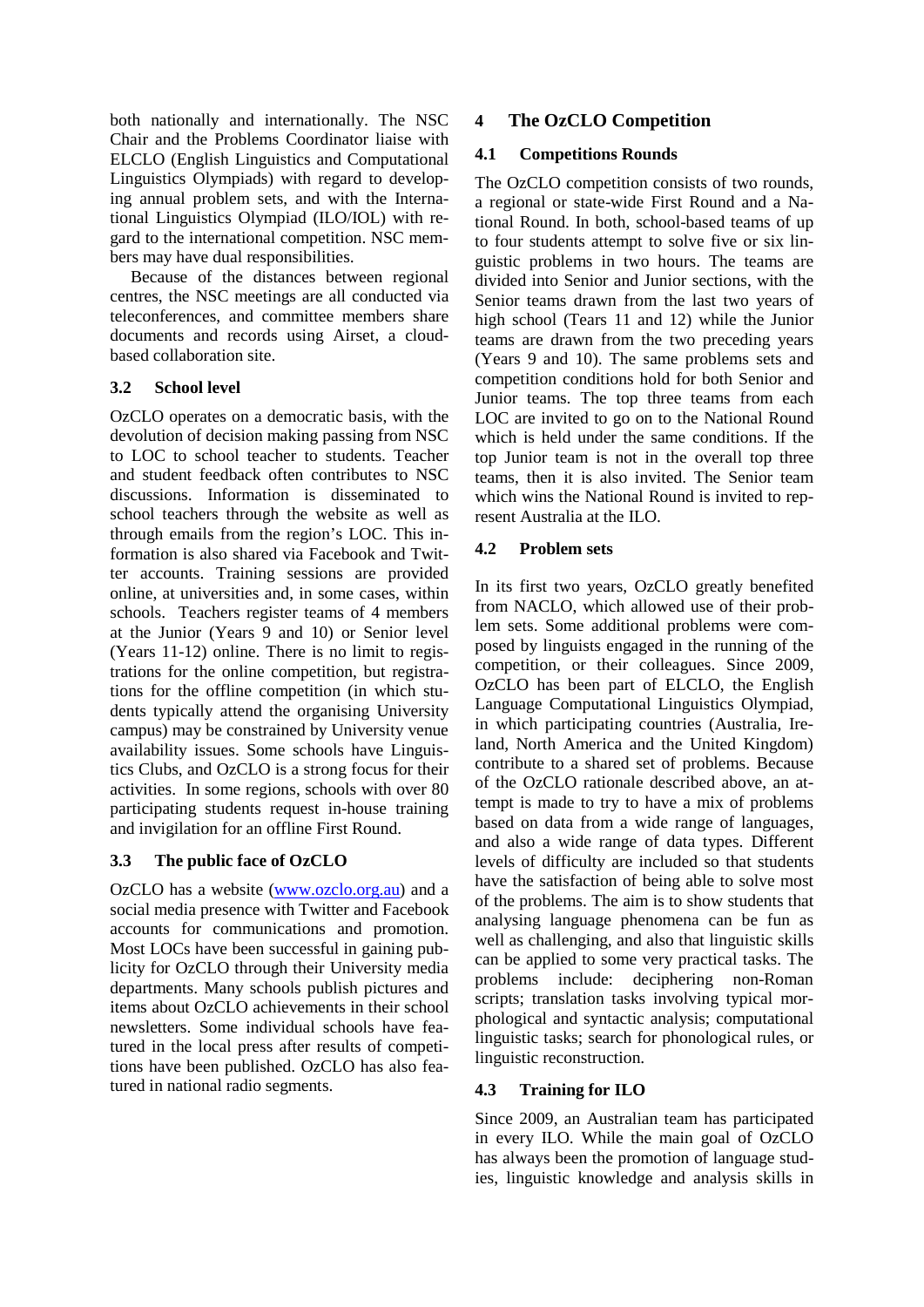Australian high schools, the appeal of potentially participating in an international competition has proved an additional incentive for many of the students and their teachers. However, because of the rationale for OzCLO discussed above, the problems used in the First Round and even the National Round are not nearly as difficult as the actual ILO problems. Therefore the Australian team needs to be given additional training before competing at the international level. This training was first provided by a coach accompanying the team at the ILO but we have found that this was insufficient and too late to be helpful. We now provide training sessions aimed at solving ILOlevel problems to the winning team prior to travelling to the ILO. This has resulted in higher results, including an individual silver medal in 2011 and honourable mentions in 2010 and 2012.

## **5 Participation 2008-2013**

OzCLO has evolved from 22 schools and 119 competing students in 2008 to 87 schools and 1,451 competing students in 2013. Some schools have participated each year, and there has been a steady increase in new schools. Private and selective government schools have so far been the majority in most regions, but the numbers of government schools participating are growing. All participating schools are highly enthusiastic about the OzCLO competitions.

OzCLO naturally attracts schools keen on offering a new kind of challenge to students in their GATS (gifted and talented students) programmes. However, teachers (not only language teachers, but also mathematics and computer sciences teachers) also comment that OzCLO is a rare kind of competition because it provides fun, challenge, stimulation and team work for any student.

A challenge for Australia compared with Europe or North America is the enormous distance between rural and metropolitan areas, making it difficult for many schools in rural areas to participate in an offline University-based competition. The advent of the online option gives urban, rural and country remote students equity in access. Thanks to this plus a strong marketing drive in that state, numbers have increased dramatically in Queensland. In other regions, some schools prefer the university campus experience offered by the offline option.

As Table 1 shows, numbers have increased steadily over the six years since inception. In 2013, Australia's population of 23 million has provided nearly as many Linguistics Olympiads competitors as has the United States and Canada combined, whose population figures are fifteen times more than Australia's. The OzCLO participation rate is 6.4 per 100,000 population. For UKLO it is 4.55, and for NACLO 0.49.

# **6 Going on-line**

In the first four years of OzCLO's existence, the competition was offered on campus by academic staff volunteers from a number of mainly metropolitan Universities. Participating teams travelled from their schools to the respective Universities' campuses to take part in the Training Session and the First Round, except for NSW, where several OzCLO representatives also travelled to schools with a large participation base, in order to run the competition at the school. Teachers often reported that these visits to the University campus were a highlight for the participating students who very much enjoyed the experience.

Nonetheless, a number of drawbacks to this approach became apparent quite early. These included:

- The difficulty of organising suitable venues on campus for running the competition due to the timing of the First Round (usually coinciding with Universities' Orientation Week or their first weeks of teaching in the first semester).
- The distance factor with the result that only schools within travel distance could participate in the competition (in the case of Queensland, for instance, no school beyond a distance of about 100kms from campus participated in the offline competition). Given the size of Australia, most regional and rural schools were thus virtually excluded from competing.
- Constraints on availability of venues and markers put a cap on the overall number of students who could compete in each region. Thus, the number of schools and the number of students per school had to be limited by the local committees from the outset (e.g. in Queensland, only two teams per school were able to compete, although some schools wished to enrol many more).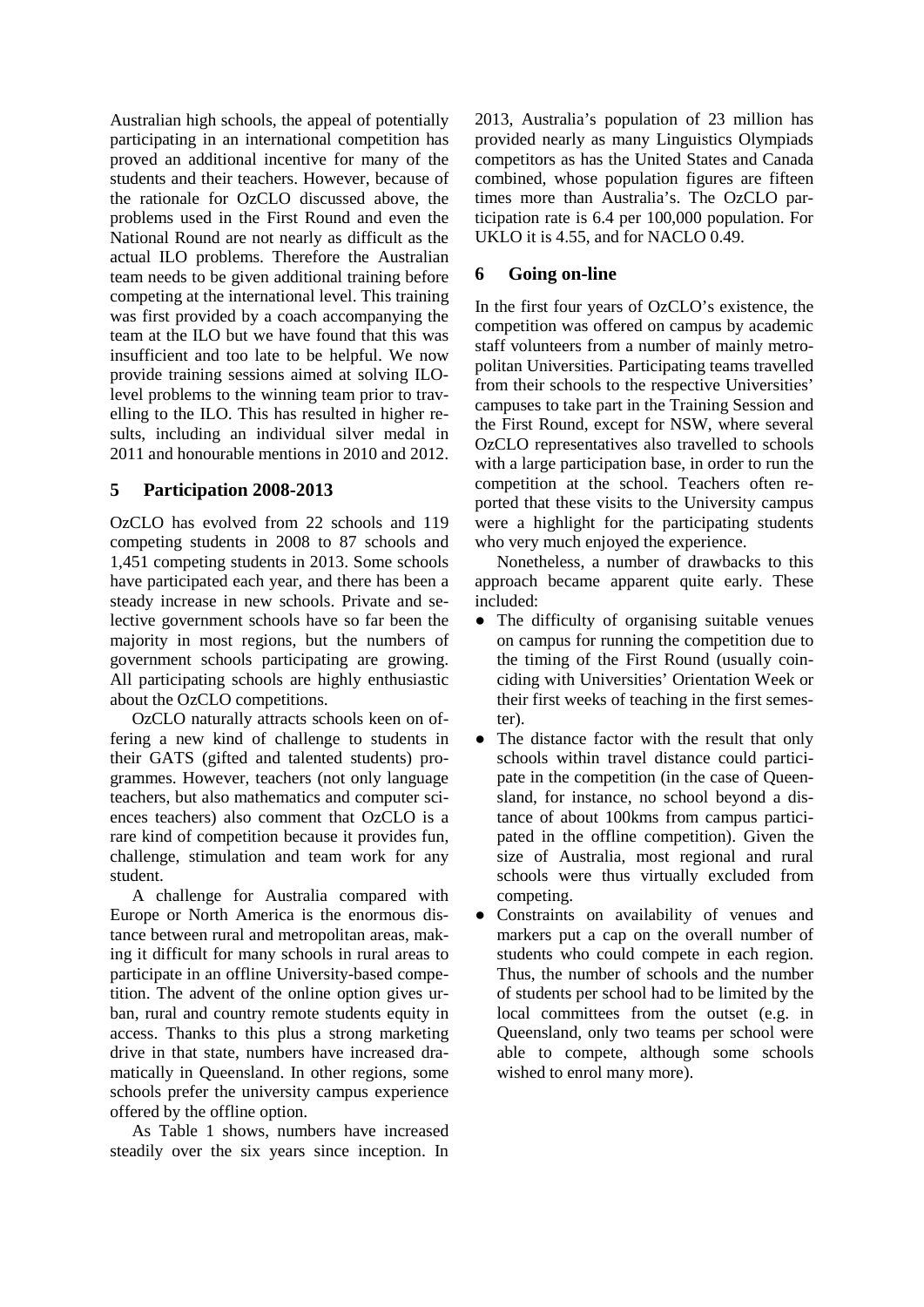| LOC        | 2008<br>Schools/<br>students | 2009<br>Schools/<br>Students | 2010<br>Schools/<br>students | 2011<br>Schools/<br>students | 2012<br>Schools/<br>students | 2013<br>Schools/<br>students | Region<br>population<br>000s | Participants<br>per 100,000<br>population |
|------------|------------------------------|------------------------------|------------------------------|------------------------------|------------------------------|------------------------------|------------------------------|-------------------------------------------|
| NSW-S      | 10<br>64                     | 14<br>105                    | [fn/a]<br>92                 | 15<br>279                    | 12<br>289                    | 9<br>312                     | 7,314                        | 5.24                                      |
| NSW-N      | n/a                          | n/a                          | 5<br>40                      | 58                           | 5<br>60                      | 6<br>71                      |                              |                                           |
| <b>VIC</b> | 12<br>55                     | 11<br>90                     | [fn/a]<br>120                | 9<br>115                     | 16<br>245                    | 18<br>304                    | 5,649                        | 5.38                                      |
| ACT        | n/a                          | 7<br>30                      | 5<br>83                      | 5<br>72                      | 9<br>136                     | 9<br>161                     | 377                          | 42.76                                     |
| <b>QLD</b> | n/a                          | 11<br>60                     | 15<br>90                     | 15<br>106                    | 20<br>312                    | 25<br>377                    | 4,585                        | 8.22                                      |
| <b>SA</b>  | n/a                          | [fn/a]<br>29                 | 5<br>33                      | 3<br>19                      | 4<br>27                      | 3<br>34                      | 1,658                        | 2.05                                      |
| $\rm{NT}$  | n/a                          | n/a                          | n/a                          | n/a                          | n/a                          | 6<br>80                      | 236                          | 33.86                                     |
| <b>WA</b>  | n/a                          | 10<br>78                     | 11<br>144                    | 16<br>143                    | 14<br>120                    | 12<br>120                    | 2,451                        | 4.90                                      |
| <b>TAS</b> | n/a                          | n/a                          | n/a                          | n/a                          | n/a                          | n/a                          | 512                          | $\boldsymbol{0}$                          |
| Overall    | 119<br>students              | 392<br>students              | 602<br>students              | 792<br>students              | 1069<br>students             | 1459<br>students             | 22,786                       | 6.40                                      |

Table 1: Participation schools/students  $(n/a = not applicable = LOC was not participating; [fn/a] = figure not available$ 

In order to address these issues, it was decided to offer an online option in 2012, using Griffith University's Learning Management System. This lifted restrictions on numbers (both school and students per school), and schools were able to compete from anywhere in Australia if they so wished. As a result, schools located as far as 1,500 kms from the metropolitan areas have successfully participated in the competition, and some schools registered more than 20 teams in the latest competition. With the online option, the overall number of participants has increased dramatically (see Table 2). For instance, Victoria saw the number of their participants double from 2011 to 2012, while numbers in Queensland nearly tripled. Even in those regions that shifted to exclusively offering the online option (such as Queensland in the last two years), most schools have remained in the competition.

|            |                 | 2012               | 2013                   |                    |  |
|------------|-----------------|--------------------|------------------------|--------------------|--|
| <b>LOC</b> | Online students | On campus students | <b>Online Students</b> | On-campus Students |  |
| NSW-S      | 91              | 198                | 120                    | 192                |  |
| NSW-N      | 60              | $\lceil$ on/a]     | 8                      | 63                 |  |
| <b>VIC</b> | 137             | 108                | 195                    | 109                |  |
| <b>ACT</b> | 64              | 72                 | 115                    | 46                 |  |
| QLD        | 312             | $\lceil$ on/a]     | 377                    | $\alpha$           |  |
| <b>SA</b>  | 0               | 27                 | 34                     | $\alpha$           |  |
| <b>WA</b>  | 28              | 92                 | 120                    | $\alpha$           |  |
| NT         | n/a             | n/a                | 80                     | $\alpha$           |  |

Table 2: Participation numbers by mode (online/on-campus)

 $(n/a = not applicable (LOC was not participating); [fn/a] = figure not available;$ 

 $[on/a] = option not available)$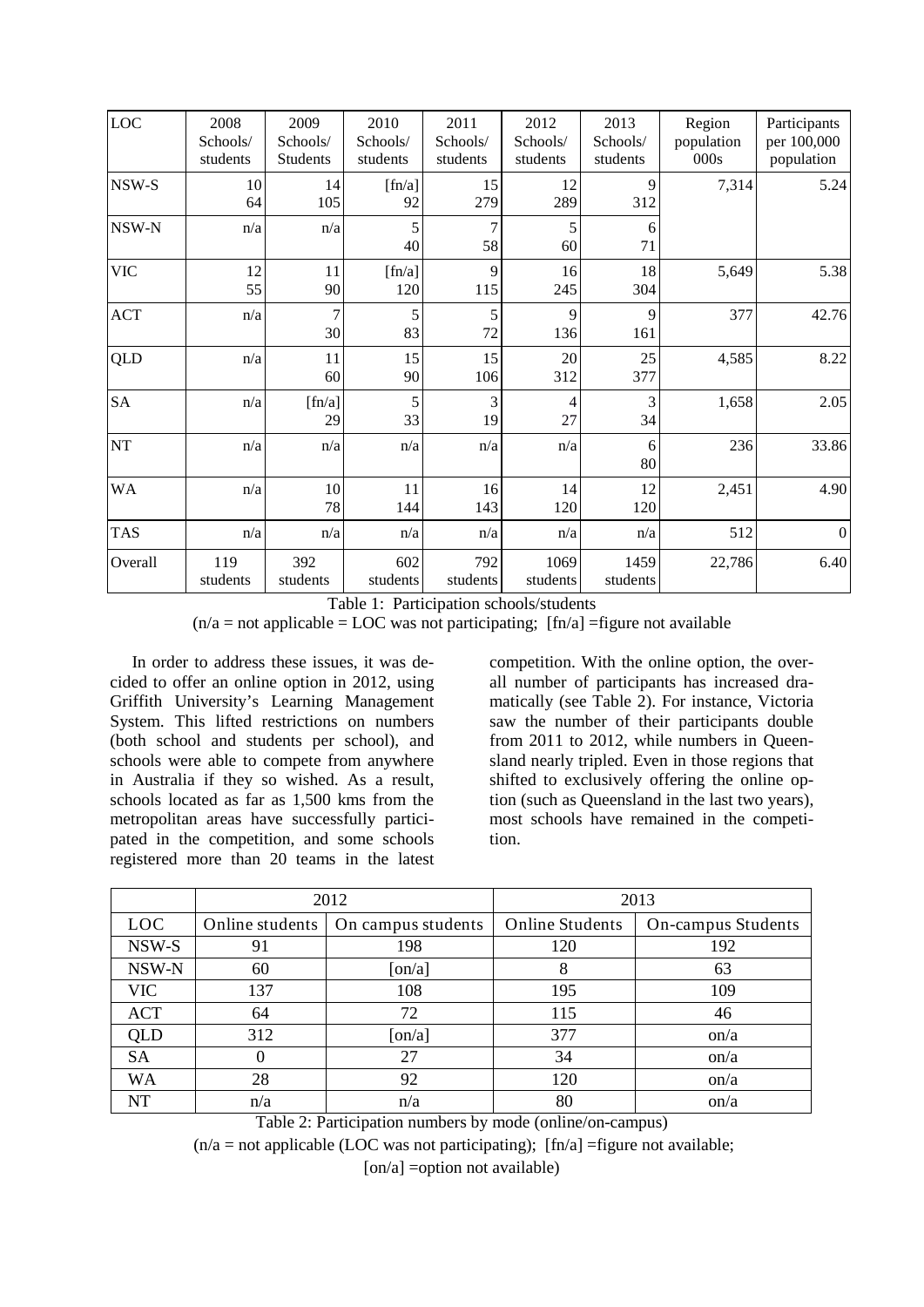In terms of students competing online vs. on-campus, except for the NSW-N region, there is a distinct shift towards participating online. Feedback from teachers has shown that in many cases it is easier for teams to stay within the school grounds for the competition rather than to travel to the University campus. For some schools, however, travelling to the University campus is still one of the major benefits they would not want to lose. For this reason most LOCs offer both on-campus and online options. Some regions choose to only offer the online option (with a training session at the University).

Teams participating online have access to training materials and all the necessary information, which is made available through the OzCLO website well before the competition day. This site also allows teams to familiarise themselves with the online testing system. On the day, all teams across Australia compete at the same time on the same day and within the same two hour period (to compensate for time zone differences, teams started at 12:00 in WA, 13:30 in the NT, 14:00 in QLD, 14:30pm in SA and 15:00 in the ACT, NSW and VIC in the 2013 competition).

In terms of process and technical requirements, each participating team needs access to an Internet-enabled computer on the day of the competition. No special software is required on the school's computers. The problem set is made available to teachers shortly before the competition commences, in order to allow them to print and copy the problems for the students. Students usually work on the paper copy, and then access the computer to enter their responses. There is also a virtual classroom set up for live communication during the competition, in order to allow students and teachers to ask questions but also to show students that there are hundreds of competitors participating from around the country at the same time.

Overall, the addition of the online alternative has been a very beneficial development for OzCLO. The strong growth in overall participant numbers over recent years is not simply due to the online option, but this has certainly played a major role. It remains to be seen if there is even more potential for growth – especially in areas outside of the major cities.

## **7 Challenges**

One of the main challenges OzCLO faces is the timing of the competition in relation to the schedule of the international linguistics competitions. The Australian school year begins in February and ends in December, and the university year is roughly March to November, in contrast to the September-June academic calendars of the northern hemisphere. In order for an Australian team to be selected with enough time to prepare for participation in the ILO, the National Round needs to be held before the Easter break (March/April). For Universities and schools, this creates a very rushed timeline at the busiest time of the school/academic year.

As mentioned earlier, another challenge for Australia is the vast distances between metropolitan areas, where most of the universities are located. In spite of the success of the online competition, so far OzCLO has had mostly a metropolitan base and has not yet fully engaged in marketing to regional and rural areas across the whole country. Targeting appropriate teachers within schools can also be a challenge, as experience has shown that often the information does not filter through to the relevant teachers (these are usually the coordinators of Languages, Gifted Education, Mathematics, or Computing programmes). Contacting the professional associations for the different teaching specialties could ensure that information is disseminated more efficiently.

Funding is not guaranteed, and fundraising efforts are not rewarded every year. All organisational efforts at University and school level depend on good-will and volunteering as well as donations. Changes in Heads of Departments in Universities and principals in schools can impact negatively on funds and participation levels. This means that core issues need to be resolved again every year, for example, the ongoing maintenance of the OzCLO website/online registration system, which is both a challenge and a solution to other issues. The OzCLO website hosting is provided by Macquarie University and the site is maintained by a student volunteer. It has served as the central hub of information, with other modes (email, Facebook and Twitter) leading back to it for detailed information. In addition to ordinary information, it also enables self-service registration, and the automated generation of PDF certificates after the competition. These facilities and the volunteer support of the webmaster